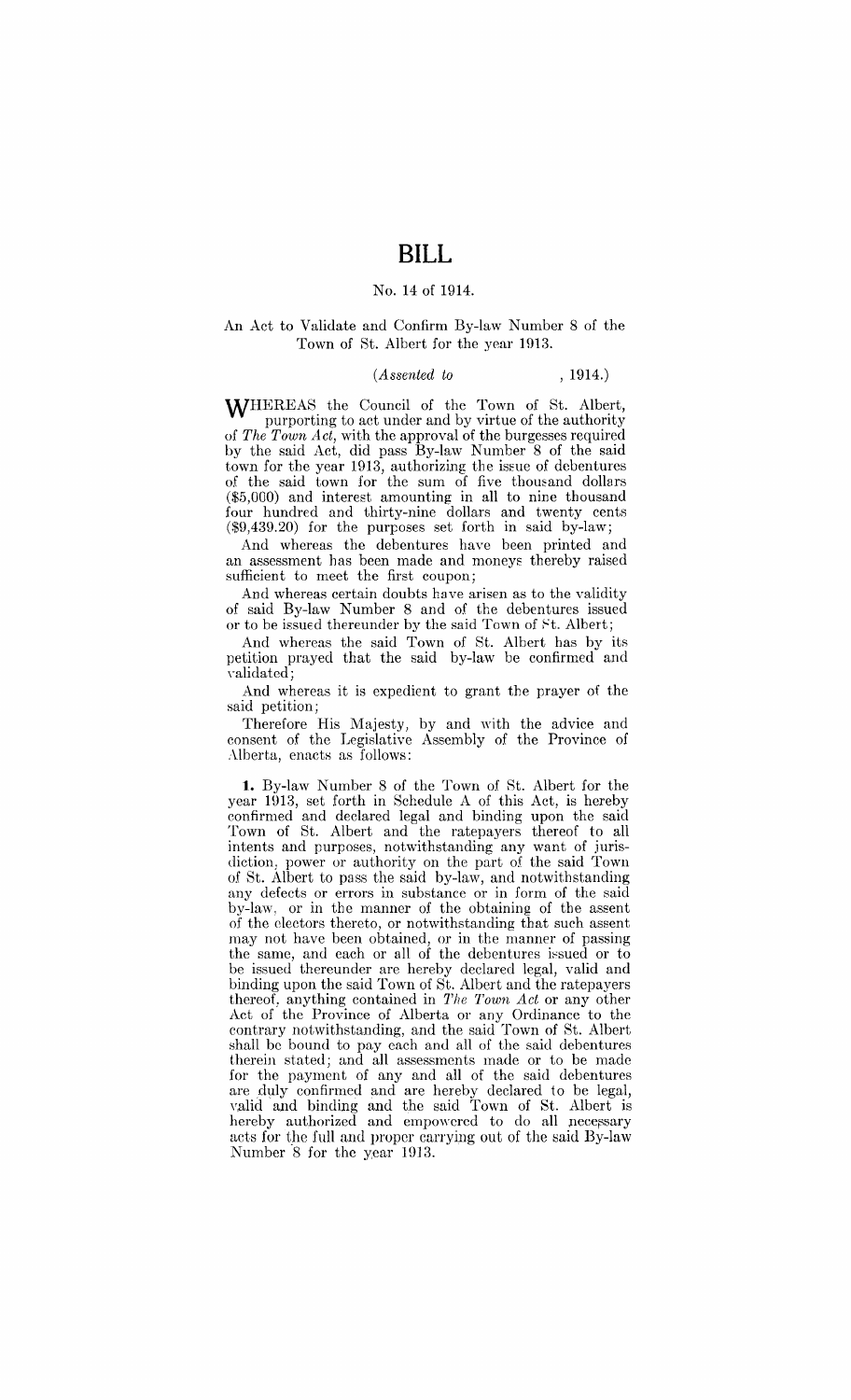2. The said by-law notwithstanding anything to the contrary contained therein or contained in any Act or Ordinance in force in this province, shall be ,deemed to have come into force and effect on the 15th day of September, 1913, and the said debentures shall bear date as of the 15th day of Septemher, 1013, and shall be payable in twenty equal annual instalments on the 1st day of Noyernber ip. each of the years 1914 to 1933 both inclusive and shall bear interest at the rate of seven per cent. calculated from the 15th day of September, 1913. The amount of principal and interest payable in each of the said years shall be \$471.9G.

3. The said debentures as to both principal and interest shall be payable at the Imperial Bank of Canada in the Gity of Edmonton in the Province of Alberta.

4. The said debentures shall he legal and binding if signed by the mayor and secretary-treasurer of the said town and the debentures shall be sealed with the seal of the said town. The signatures to the said interest coupons may be engraved or lithographed.

**5.** The assessment made by the said town during the year 1914 to raise money to meet the first coupon is hereby validated and rendered legal and binding and during the currency of the remaining nineteen debentures the sum of \$471.96 shall be raised annually for the payment of the said debt and interest and the said sum shall be levied and raised annually by a special rate sufficient therefor over and above all other rates upon all rateable property in the municipality.

#### BY-LAW No. VIII OF 1913.

Whereas it is necessary to borrow, upon the security of the Town of St. Albert, the sum of five thousand dollars for the repayment of money advanced to the said town by the Imperial Bank of Canada;

And whereas the amount of rateable property in the said town, according to the last revised assessment roll, is five hundred and forty-three thousand, seven hundred and thirty dollars  $(*543,730.00);$ 

And whereas the amount of the existing debenture dett of the said town is forty-two thousand, nine hundred and sixty-three dollars (\$42,963.00), of which debt the sum of twenty-one thousand, three hundred and thirty-six dollars and thirty-five cents (\$21,33G.35), as provided by Act of the Legislature of the Province of Alberta (Cap. G9, 190G), does not impair the borrowing power of the said town under section 178 of *'Phe Town Act;* 

Be it therefore resolved that debentures be issued by the Town of St. Alhert in the manner provided by *The*  Town Act, for the sum of five thousand dollars  $(\$5,000.00)$ ; the said debentures to bear interest at the rate of seven per cent. per annum, and to be payable in twenty equal consecutive annual instalments of four hundred and seventyone dollars and ninety-six cents (\$471.96) including principal and interest.

This by-law shall come into effect upon the final passing thereof as provided in *The Town Act*.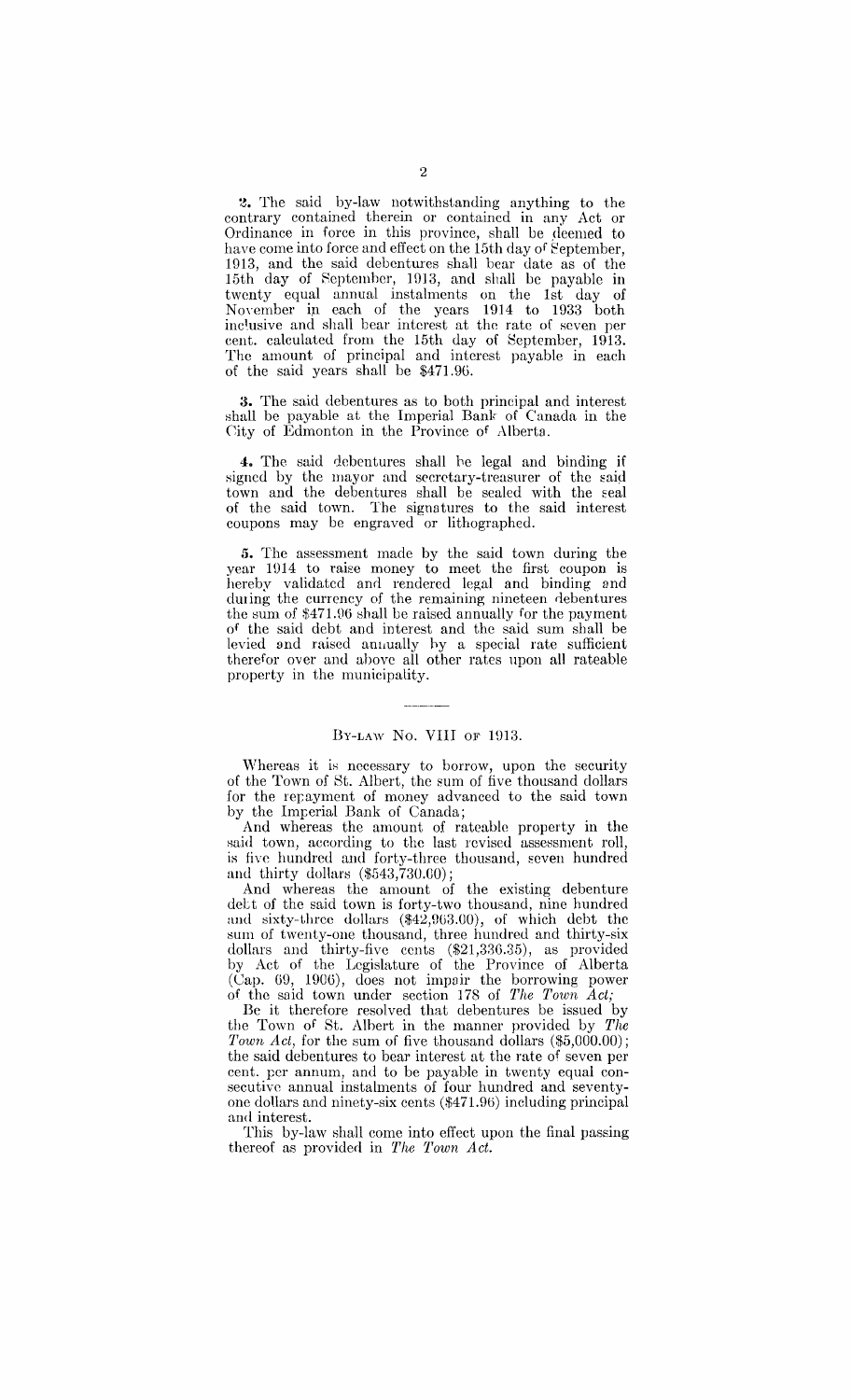## NOTlCE.

The foregoing is certified to be a true copy of a by-law which has been introduced and will be finally passed hy the council of the Town of St. Albert in the event of the assent of the burgesses being obtained thereto, within four weeks of the voting thereon.

Notice is hereby given that on Saturday, the thirteenth day of September, 1913, at the Town Hall, St. Albert, the voting of the burgesses on the above by-law will be held between the hours of ten o'clock in the forenoon and seven o'clock in the afternoon. .

(,5gd.) THOS. J. DWYER,  $Returning$  Officer.

This is Schedule A referred to in the annexed Act.